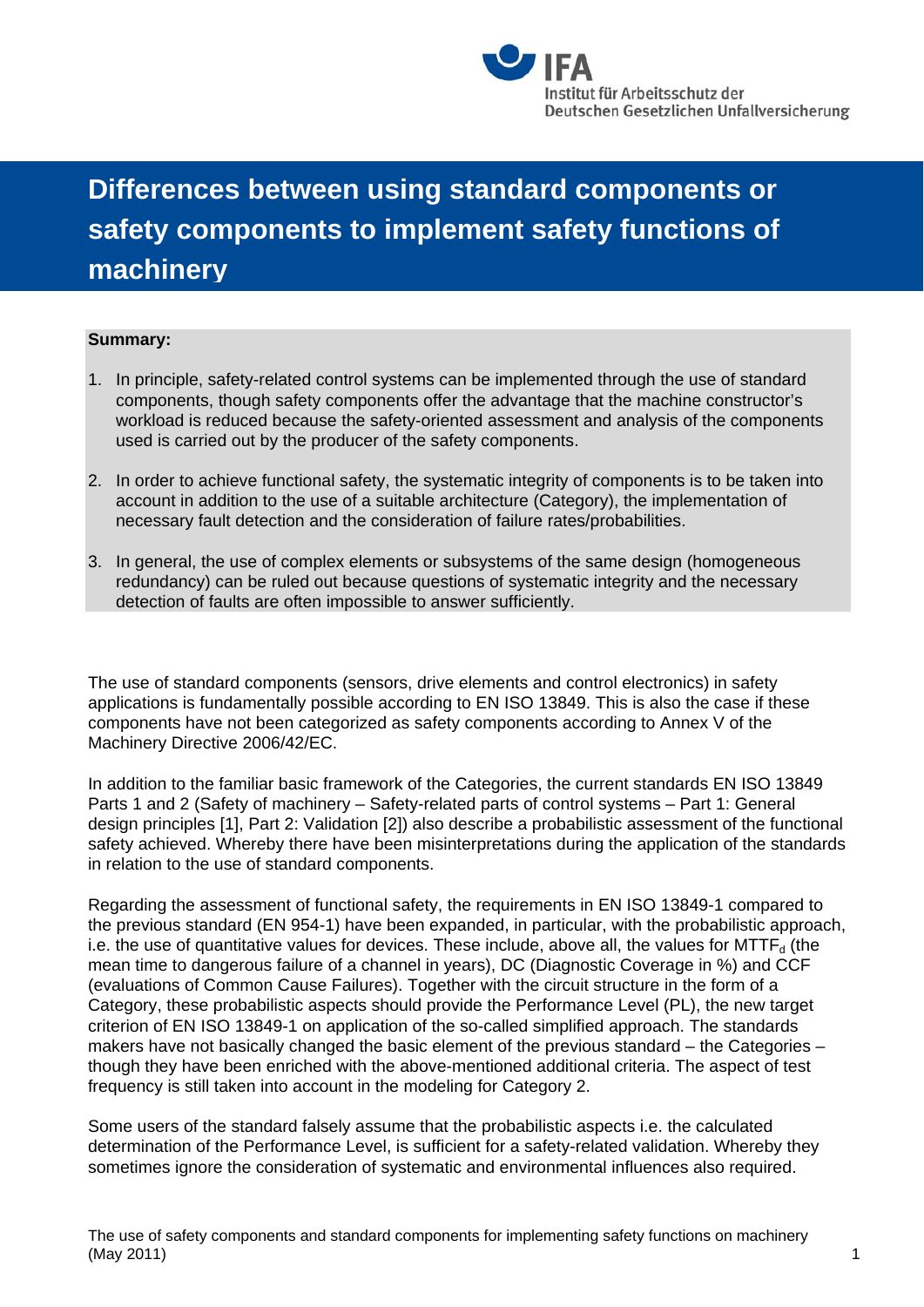

The Performance Level according to EN ISO 13849 also includes non-quantifiable qualitative aspects in addition to quantitative statements. Although the calculated proof of sufficiently low failure probability per hour can be provided, the systematic integrity is lacking because, for example, faults are still lying hidden in software or a component is simply not fit for purpose, so that the intended Performance Level, and thus sufficient risk reduction, is not achieved.

Those placing individual safety components on the market (sub-systems), constructed according to EN ISO 13849-1 and/or other standards, have already considered a number of requirements – to the benefit of the machine constructor. These could include, for example:

- observation of basic and well-tried safety principles,
- single fault safety,
- $\bullet$  determination of the MTTF<sub>d</sub> and DC,
- CCF evaluation (failures resulting from a common cause),
- consideration of influences and environmental conditions that could lead to systematic failures,
- software requirements,
- Category and PL determination,
- documentation requirements.

If, on the other hand, machine constructors use standard components for the implementation of safety functions, they must assess compliance with safety-related requirements themselves. Given the currently valid measures required by the standards, this can involve considerable effort for them or even be, in some cases, practically impossible. Reasons for an assessment being difficult include, for example, the lack of producer information. In order to master systematic failures it is important that the components used (sensor, control system, etc.) operate correctly under all the operating and environmental conditions that can be expected and are foreseeable (temperature, humidity, vibrations, electromagnetic compatibility, optical interference such as reflections and ambient light, etc.) respectively that if there is a fault the machine is placed in a safe state. Environmental conditions must be taken into account in relation to the application just as much as the operational limits of components. In addition, the realisation and determination of a DC for a standard component may prove difficult if it cannot be run using external equipment.

It is impossible to define general rules on when certain standard components can be used in safetyrelated applications and when they cannot. In general, however, the use of complex sub-systems (e.g. Standard PLCs) with the same design (homogeneous redundancy) can be ruled out for the reduction of medium and high risks because questions regarding systematic integrity and the necessary detection of faults are often impossible to answer sufficiently. A standard controller could contain hidden design faults. If this were the case and a safety function is to be carried out in a hazardous situation, the use of two identical control systems would not help achieve the safe state of the machine. Safety PLCs now often also offer the advantage of a corresponding tool that supports the user during safety-oriented programming and parameterization (in particular in relation to errors and failures to be assumed during editing, compilation and download), and provides the necessary access protection.

The advantage of using Category 3 acc. to [1] as shown in the block diagram (Figure 1) can be found in the independent implementation of the safety function through the individual channels. Influences that could lead to a simultaneous failure of both channels (so-called systematic influences) would nullify the use of two channels (redundancy).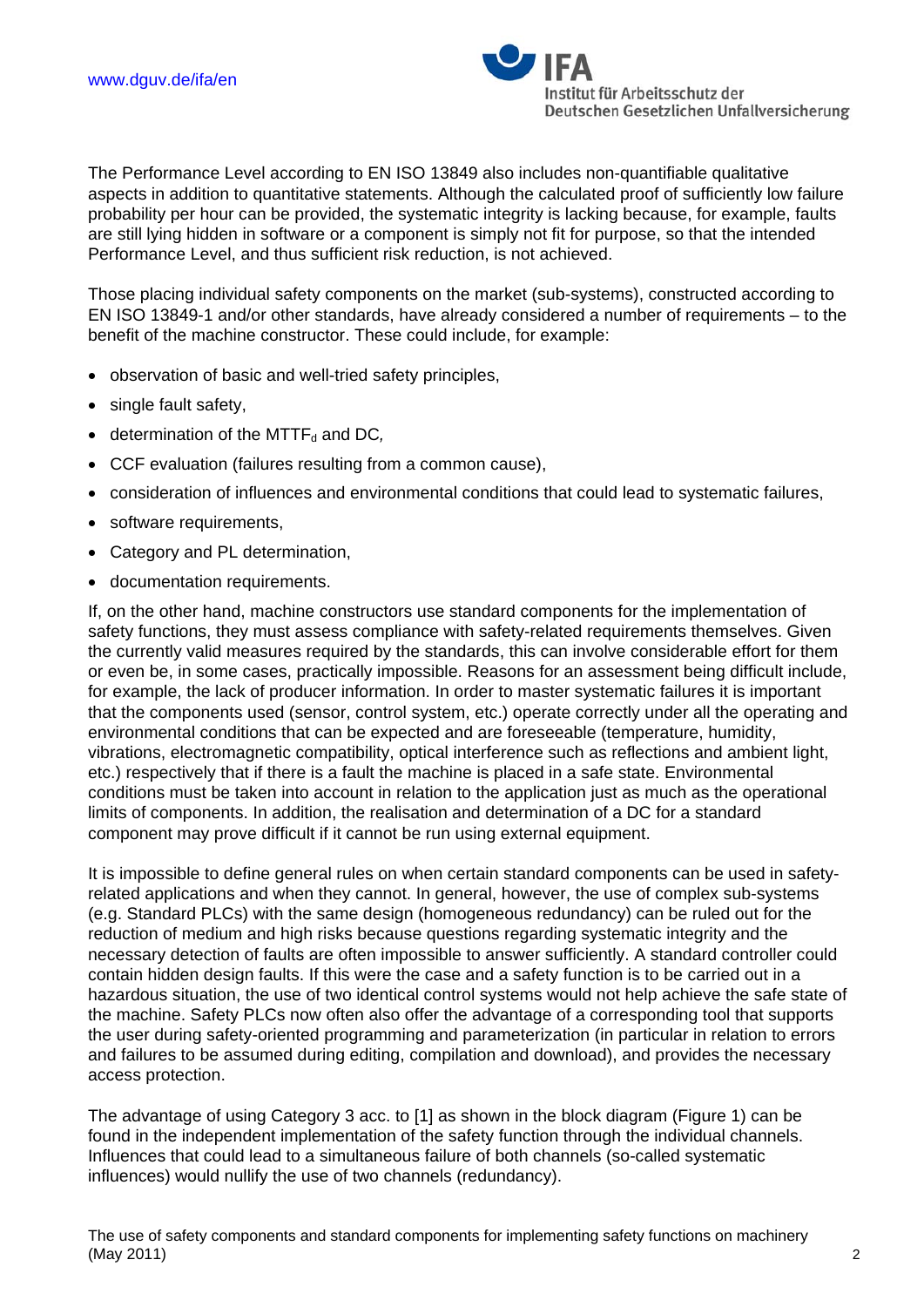www.dguv.de/ifa/en





Figure 1: Category 3 shown in block diagram form

The BGIA Report 2/2008e on functional safety of machine control systems [3] examines this topic in Section 6.3.10 under the aspect of requirements regarding the embedded software (SRESW, safetyrelated embedded software, e.g. firmware) of standard components. The considerations found there, e.g. the evaluation of diversity, can be generalized to some extent. Table 1 (Table 6.5 from [3]) provides an overview of the recommendation.

Table 1: Requirements regarding the SRESW of standard components

| No.            | <b>PL</b> | Category,<br>redundancy                            | <b>SRESW</b>                                                                                                                                                                                                   |
|----------------|-----------|----------------------------------------------------|----------------------------------------------------------------------------------------------------------------------------------------------------------------------------------------------------------------|
| 1              | a         | Category B/2/3                                     | The basic measures for PL a to b apply. Two alternatives:                                                                                                                                                      |
|                | b         |                                                    | i)<br>Confirmation by the manufacturer, or;                                                                                                                                                                    |
|                |           |                                                    | ii)<br>Covered by development within a QA-system in accordance<br>with relevant product standards; in this case, the<br>manufacturer need not confirm the observance of the<br>requirements to EN ISO 13849-1. |
| $\overline{2}$ | C<br>d    | Two components for two<br>channels in Category 2/3 | Bonus by diversity of the SRESW or the technologies. The basic<br>measures for PL a to b apply. Two alternatives:                                                                                              |
|                |           | Diverse SRESW or diverse<br>technology             | i)<br>Confirmation by the manufacturer, or;                                                                                                                                                                    |
|                |           |                                                    | ii)<br>Covered by development within a QA-system in accordance<br>with relevant product standards; in this case, the<br>manufacturer need not confirm the observance of the<br>requirements to EN ISO 13849-1. |
| 3              | C         | Two components for two                             | No bonus owing to diversity. The basic measures for PL a to b                                                                                                                                                  |
|                | d         | channels in Category 2/3<br>Homogeneous SRESW      | apply, and additional measures for PL c/d. The manufacturer must<br>confirm that all requirements to EN ISO 13849-1 have been<br>observed.                                                                     |